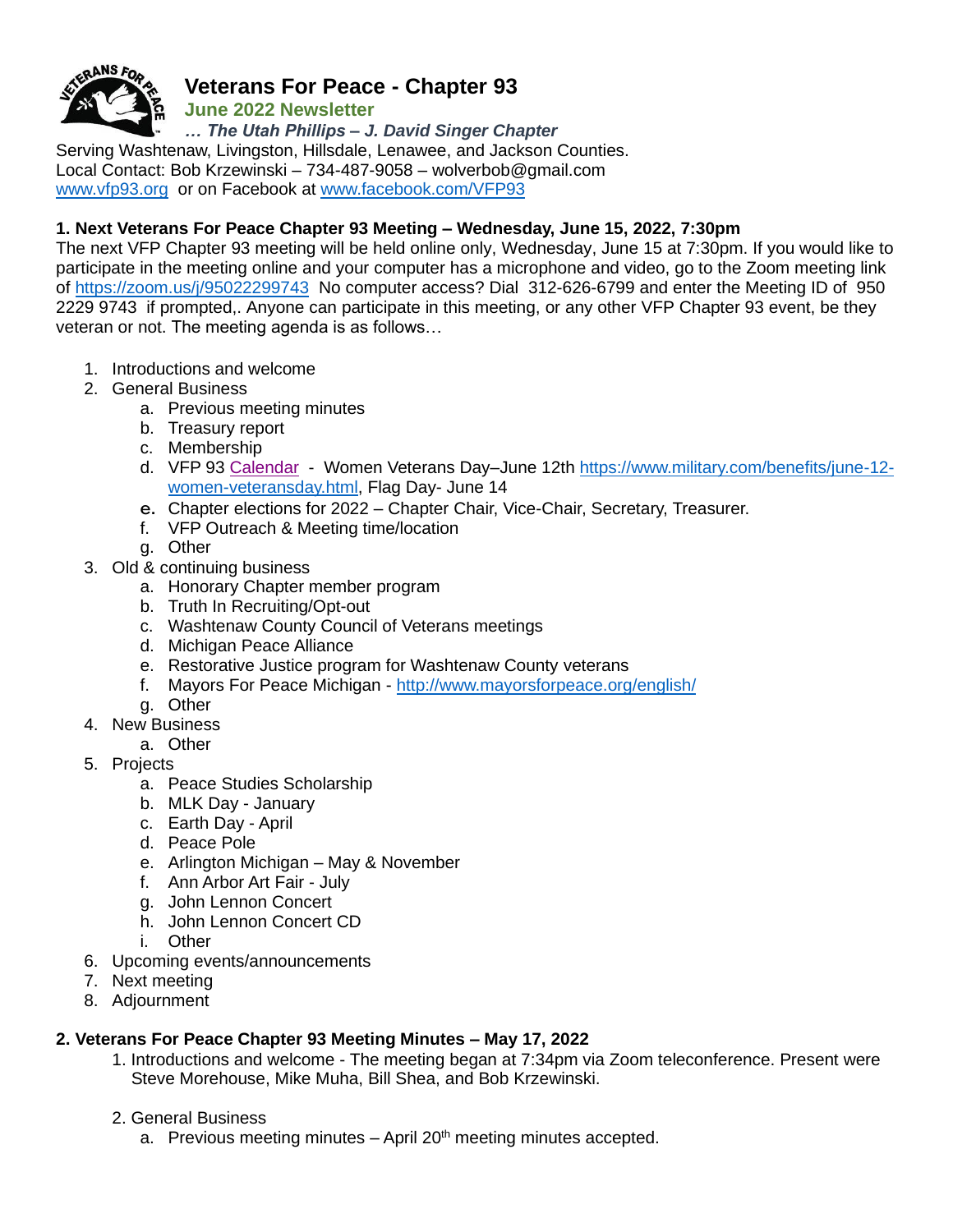- b. Treasury report \$7052.40 in treasury at the Bank of Ann Arbor and \$50 in a PayPal account.
- c. Membership 29 in good standing, 3 lapsed, Bob will send a letter to those lapsed.
- d. VFP 93 Calendar College Fairs Ann Arbor & Ypsilanti not being held this year, Utah Phillips (Chapter namesake) birthday (5/15), Mother's Day – 2nd Sunday in May, Memorial Day-Arlington Michigan, Women Veterans Day–June 12th [https://www.military.com/benefits/june-12](https://www.military.com/benefits/june-12-women-veteransday.html) [women-veteransday.html,](https://www.military.com/benefits/june-12-women-veteransday.html) Flag Day- June 14, [Green Fair Ann Arbor-](https://www.a2gov.org/departments/sustainability/Newsletter-Events/Pages/Green-Fair.aspx)June 10-6pm to 9pm
- e. Chapter elections for 2022 Chapter Chair, Vice-Chair, Secretary, Treasurer. Deferred to June.
- f. VFP Outreach The Chapter will try a social get-together at [The Session Room](https://www.sessionrooma2.com/) on Jackson Road west of Ann Arbor. Steve will check on reservations. Tentative date will be June 15<sup>th</sup> at 7pm.
- 3. Old & continuing business
	- a. Honorary Chapter member program No new updates
	- b. Truth In Recruiting/Opt-out No new news
	- c. Washtenaw County Council of Veterans meetings Discussed
	- d. Michigan Peace Alliance Bill attends their online meetings and the group has a web page at [https://mipeacealliance.org](https://mipeacealliance.org/) and a Facebook page at [www.facebook.com/Michigan-Peace-](http://www.facebook.com/Michigan-Peace-%20Alliance-Page-100512129175722) Alliance-Page-100512129175722.
	- e. Restorative Justice program for County veterans No new updates.
	- f. Mayors For Peace Michigan Bob will check if group is active again.
	- g. Rotary Club Peace Conference (September 23/24) Bill still in contact for setting up a VFP information table at the event..
- 4. New Business
	- a. Mike will participate in an introduction to Veterans For Peace to the Ann Arbor Unitarian Universalist service with details at [https://uuaa.org/events.](https://uuaa.org/events)
- 5. Projects
	- a. Peace Studies Scholarship No new updates.
	- b. MLK Day Discussed was for 2023, giving the MLK and militarism talks at the University of Michigan but also perhaps at the new Ypsilanti District Library in Superior Township and either Dexter or Chelsea.
	- c. Earth Day VFP table at the Earth Day event at the Leslie Science Center on Sunday, April 24<sup>th</sup> from 1pm to 5pm was well attended.
	- d. Peace Pole Mike will bring the metal Peace Pole stand to the Arlington Michigan display in Detroit.
	- e. Arlington Michigan The Detroit Grand Circus Park Arlington Michigan will take place on Memorial Day with setup at 10am and takedown at 5pm. Bob will send out press releases. The Swords Into Plowshares Peace Center and Gallery will be open during the display with refreshments and restrooms. .
	- f. Ann Arbor Art Fair Bill confirmed the Chapter can have an information table at this event, scheduled for July 21, 22 and 23 (Friday, Saturday, and Sunday)
	- g. John Lennon Concert Bill communicating with Chris Buhalis for concert details or moving the date to November.
	- h. John Lennon Concert CD Still plenty of CD's for sale.
- 6. Upcoming events/announcements None

7. Next meeting – Wednesday, June 15 tentatively set for The Sessions restaurant in Ann Arbor at 7:30pm.

8. Adjournment – The meeting was adjourned at 8:24pm

# **3. Chapter Officer Elections**

VFP Chapter 93 Officers (Chair, Vice-Chair, Secretary, Treasurer) for the 2022 calendar year will be elected at the February 2022 Chapter meeting with volunteers for those needed. If interested, please attend the June 15<sup>th</sup> meeting, or contact Bob Krzewinski [wolverbob@gmail.com](mailto:wolverbob@gmail.com) or 734-487-9058.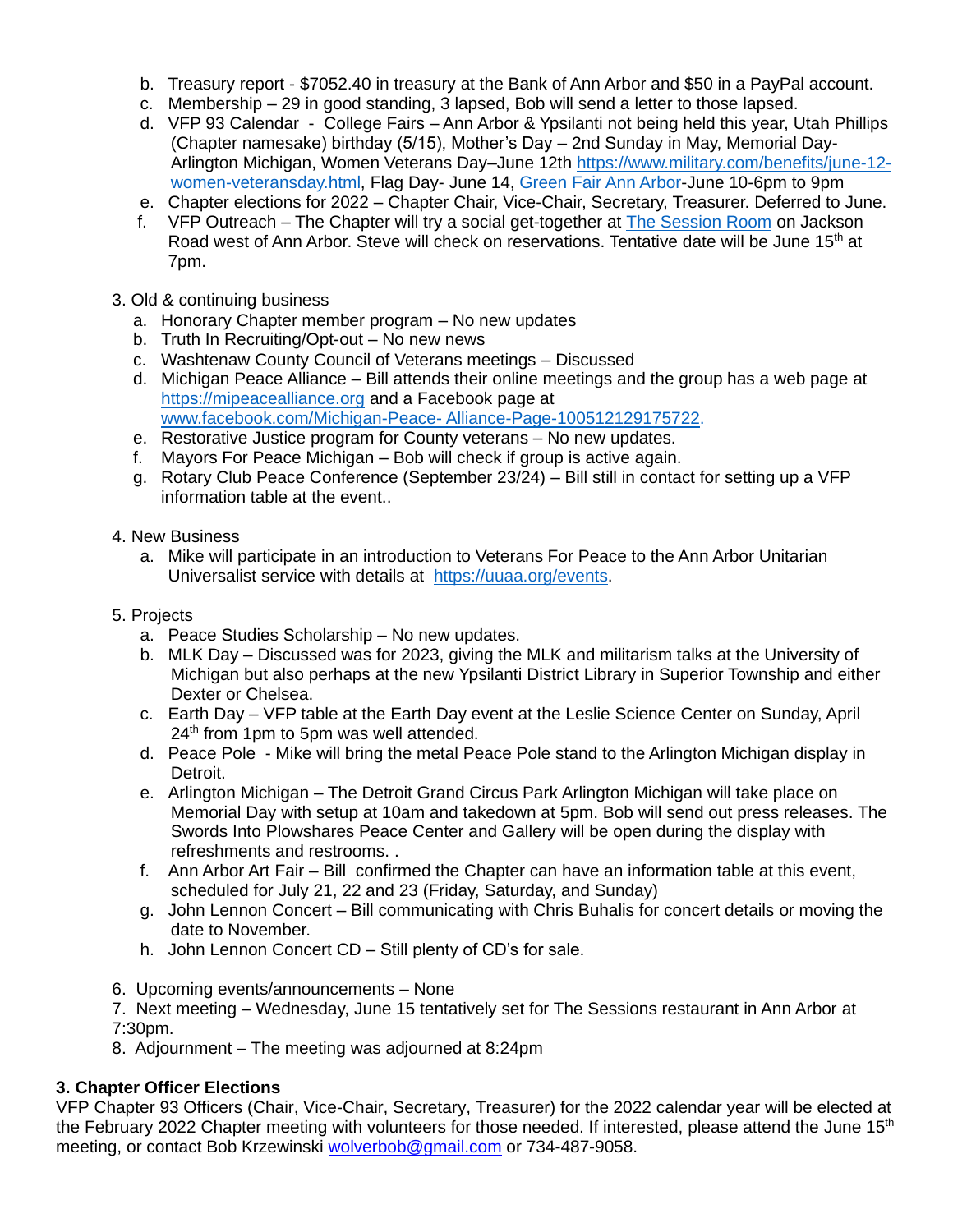# **4. Veterans For Peace At The 2022 Ann Arbor Art Fair**

Veterans For Peace Chapter 93 will be having an information table at the Ann Arbor Art Fair on the following dates and times…

Thursday, July 21 • 10AM – 9PM Friday, July 22 • 10AM – 9PM Saturday, July 23 • 10AM – 7PM

The display will be on Liberty Street between Division and 5th. Volunteers are needed to staff the information table, even if you can help for an hour or two, and it would be VERY much appreciated! If you can help out, please contact Bob Krzewinski at wolverbob@gmail.com or 734-218-3307.

#### **5. Reminder - Poor Peoples Campaign June 18 March In DC** – **Busses Leaving From Detroit/Ann Arbor**



The June 18th Mass Poor People's and Low-Wage Workers' Assembly and Moral March on Washington and to the Polls is meant to be a generationally transformative and disruptive gathering of poor and low-wealth people, state leaders, faith communities, moral allies, unions and partnering organizations. It is NOT just a day of action. It is a declaration of an ongoing, committed moral movement to 1) Shift the moral narrative; 2) Build power; and 3) Make real policies to fully

address poverty and low wealth from the bottom up.

People will be gathering from across the nation to demand this nation do more to live up to its possibilities…

- More to fully address the interlocking injustices of systemic racism, poverty, ecological devastation and the denial of health care, militarism and the war economy and the false moral narrative of religious nationalism.
- More to change the narrative and build the power of those most impacted by these injustices.
- More to realize a Third Reconstruction agenda that can build this country from the bottom up and realize the nation we have yet to be.

CODEPINK is a core partner for the Poor People's Campaign which is working to confront the interlocking evils of systemic racism, poverty, ecological devastation, militarism and the war economy, and the distorted moral narrative of religious nationalism. More on CODEPINK and the March can be found at [https://www.codepink.org/06182022.](https://www.codepink.org/06182022) Busses from Ann Arbor, Ypsilanti and Detroit are planned to transport marchers to and from DC. VFP Chapter 74 (Metro Detroit Chapter) Vice Chair Jim Rine plans to participate in the march and teach-in later - [https://www.codepink.org/ppc\\_antimilitarism\\_20220618](https://www.codepink.org/ppc_antimilitarism_20220618) . For more information contact Jim Rine at [jimrine22@gmail.com.](mailto:jimrine22@gmail.com)

#### **6. VFP Golden Rule Project Coming To The Great Lakes (And Detroit) In 2023**



The Golden Rule is a project of Veterans For Peace. We aim to advance Veterans For Peace opposition to nuclear weapons and war, and to do so in a dramatic fashion. We have recovered and restored the original peace ship, the *Golden Rule*, that set sail in 1958 to stop nuclear weapons tests in the Marshall Islands, and which inspired the many peace makers and peace ships that followed. The reborn *Golden Rule* is sailing once more, to how that nuclear abolition is possible, and that bravery and tenacity can overcome militarism.

To follow the VFP Golden Rule Project on Facebook, visit [https://www.facebook.com/GoldenRulePeaceBoat.](https://www.facebook.com/GoldenRulePeaceBoat) If you're interested in crewing in California or around the Great Loop in 2022-23 or wish to volunteer, please fill out a crew application at *[vfpgoldenrule.org/crew-application](http://www.vfpgoldenrule.org/crew-application)* The [Golden Rule News Fall 2021 edition](http://www.vfpgoldenruleproject.org/wp-content/uploads/2021/11/Golden-Rule-News-Fall-2021-4-page.pdf) is now also available.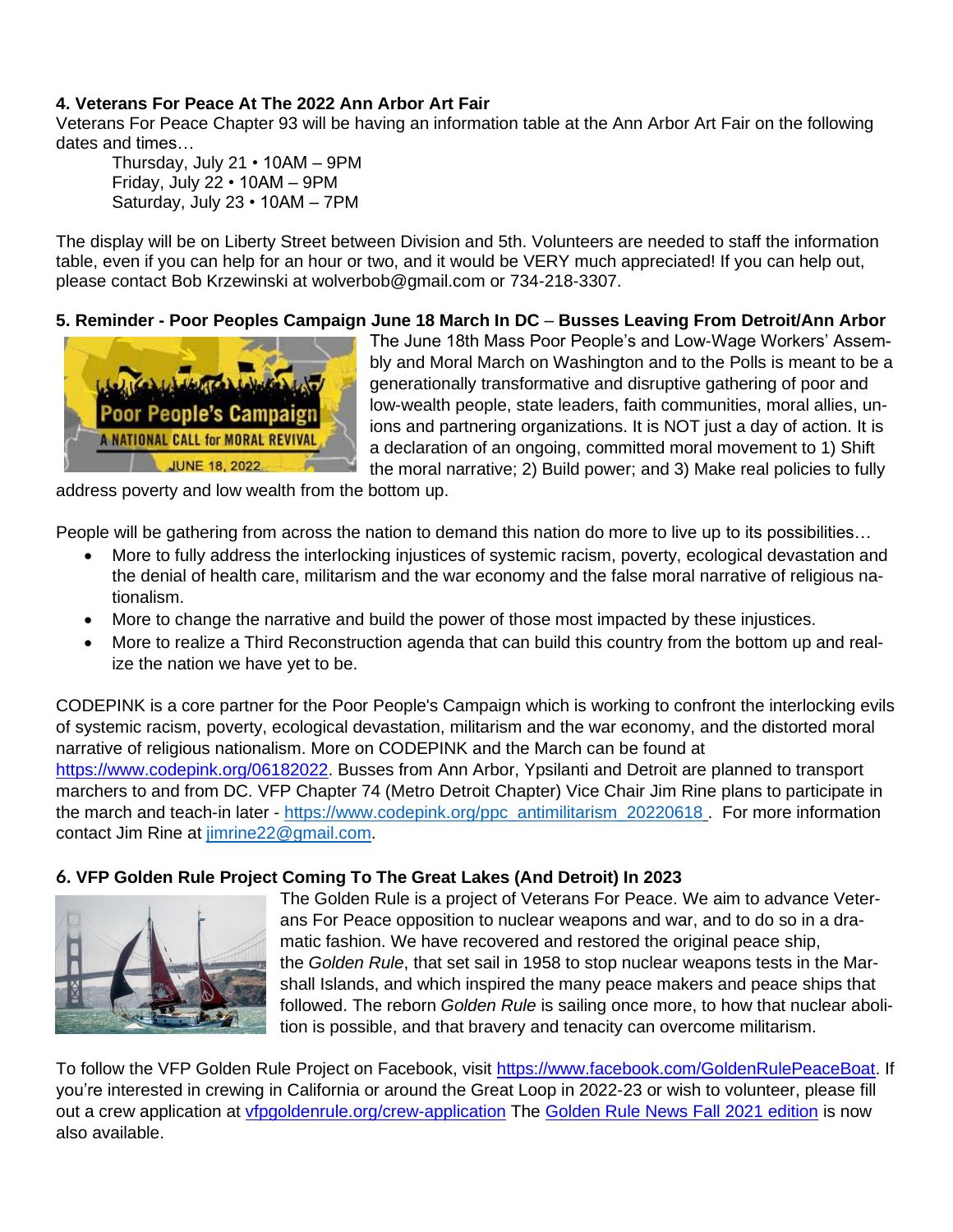# **7. Biden Administration Redeploy U.S. Troops To Somalia To Fight Al-Shabab Re-Escalating A War That The United States Has Never Officially Declared** (From Win Without War)



And just like that, the era of endless war is wrenched wide open again. Just nine months after withdrawing U.S. troops from Afghanistan, U.S. operations in Somalia and across the globe continue, because presidents and the Pentagon twist current law to find the authority to keep sending troops and dropping bombs.

Article 1, Section 8, Clause 11 of the Constitution makes it crystal-clear that Congress has the SOLE authority to declare war. But for decades, Congress has ceded their war-making authority to the presidency.

Right now, that failure to lead means expanding U.S. war-footing on almost every continent, as president after president has been able to abuse two congres-

sional authorizations (AUMFs) passed after 9/11 to justify dozens of military misadventures: Operation Inherent Resolve in Iraq and Syria, and thousands of U.S. troops patrolling Africa across Chad, Kenya, Mali, Niger, Nigeria, Somalia, and South Sudan. And those are just the operations we know about.

President Biden's decision to redeploy U.S. troops to Somalia is a clear and distressing signal that he's following the failed strategy of presidents before him, but it's also a complete one-eighty — as a candidate Biden promised to "end the forever wars." So why's it happening? Well, one explanation is that it's meant to send a signal to Russia and shore up influence in the Horn of Africa, potentially laying the groundwork for yet another proxy war in the region. Here's where we remind you that just like Somalia, Eritrea, and Ethiopia, we're not at war with Russia either.

That's why we say: ENOUGH. A war-first strategy has failed people across the globe for decades, and we refuse to put hundreds more troops in harm's way or turn any more communities into our battlefields. No one, anywhere, will be made safer by more violence. For more on this issue visit [https://www.politico.com/newsletters/national-security-daily/2022/05/16/biden-escalates-the-forever-war-in](https://www.politico.com/newsletters/national-security-daily/2022/05/16/biden-escalates-the-forever-war-in-somalia-00032767)[somalia-00032767](https://www.politico.com/newsletters/national-security-daily/2022/05/16/biden-escalates-the-forever-war-in-somalia-00032767)

#### **8. Web Page Reads**

*The Myths Of War & Why We Should End All War Now* **-** World Beyond War - [https://worldbeyondwar.org](https://worldbeyondwar.org/) – has a two part series worth looking at... [The myths that generate war support are debunked here](https://click.actionnetwork.org/ss/c/atcYNHk4Eh2YdGnwBh-YDG7XrsA8qChq4YmTGY3gl8emwef0i1fcD-sb28DWADJc04071eiW6_0VAcH-iHel0AaV2TP8w4PrxLUh2ZqokPrv69NeiIj75JNuf7oGFyTyu3ZVghYZnrilyKgwcdeqyZ01iDhE0K48rf38-byKpJjyUFoQEqXjopgQ8K2pr3-CWh8WxEtg3vsr_W-OgkCTJQaJlZbtTGsN0WPxXIcSMp9rVp__S8o2tpMVNpwdD4ruffdQonSkjJDgU1yijqd9SdscxTSvAUGVEP7bklGM1c_1T5KSIDfkFasCg_g-2rdf/3mo/Xy2qTxjcQZmfxRqRGaR3dw/h0/6v8gCo87PMbdQ1lzkL1-GxPfaiLmCYR-uAgGWqxAME0) and The [arguments for ending all war are listed here](https://click.actionnetwork.org/ss/c/atcYNHk4Eh2YdGnwBh-YDG7XrsA8qChq4YmTGY3gl8dYuf10Higj8TiBL-jCHAyWi4EcdrEZS1MHWfC3ltMkTuFOUIpD8eZAicerIbzBtsEMKiMTPRyTCdnh8SZyQBK5LAD1RAVBr7fchDxEksJkDe-hD0JbIagPljZBwReHIPuxQFGyoZLHe3dHzttlCzpk18-zSWayp3SkEk_Erb6BkGyrkM2hF8D5AgLvdbDagicg-z_TEpBFf2iylSHjLZaY2C1tLVEpi-AHLIdVFN0rAjeuEhzTHveXgeeFsLlYwoJPm0b30E9oXPUALG5qRrm4/3mo/Xy2qTxjcQZmfxRqRGaR3dw/h1/yxC58Bac-kGjxSIICNtaEhNOH7p-2cpAdAXN2qwCe-8)

*Texas Soldiers Are Unionizing After Facing Attacks by a Right-Wing Governor* - In Texas, National Guard members faced painful cuts and absurd assignments by Republican governor Greg Abbott. So they did what many exploited workers before them have done: they organized a union. For more on this story, visit [https://jacobin.com/2022/05/texas-soldiers-unionizing-right-wing-governor-greg-abbott-tseu-national-guard](https://jacobin.com/2022/05/texas-soldiers-unionizing-right-wing-governor-greg-abbott-tseu-national-guard-organizing)[organizing](https://jacobin.com/2022/05/texas-soldiers-unionizing-right-wing-governor-greg-abbott-tseu-national-guard-organizing)

*REAL Democracy History Calendar* - The REAL Democracy History Calendar provides 1-4 listings per day sent by email every Monday morning of activities, events, quotes from prominent individuals and/or other occurrences (both past and recent) on the themes of democracy, human rights, corporate power and rule, and wealth in society (especially in elections). To subscribe (one e-mail a week) visit [https://list-manage.us12.list](https://list-manage.us12.list-manage.com/subscribe)[manage.com/subscribe](https://list-manage.us12.list-manage.com/subscribe)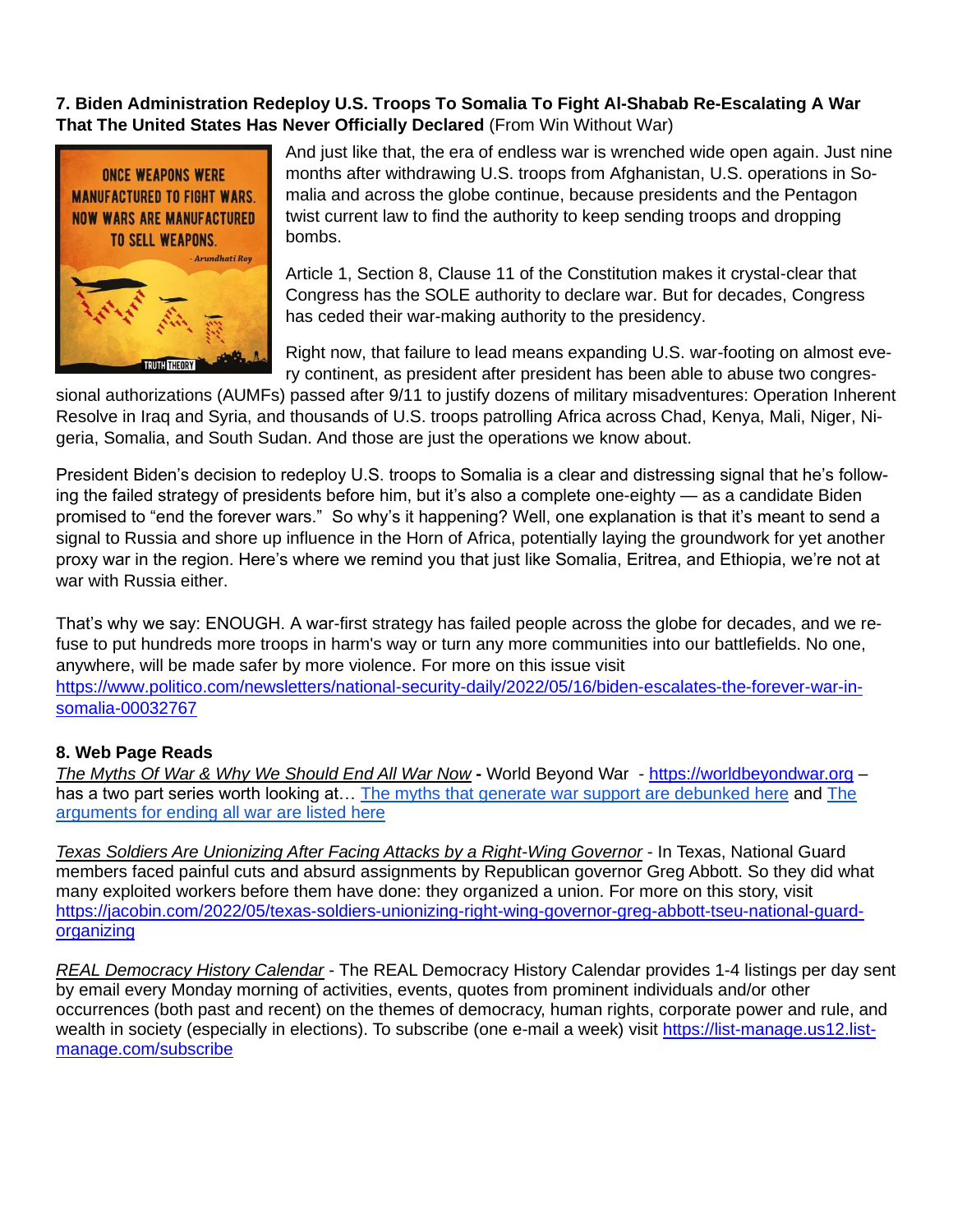## **9. Announcement, Anniversaries & Reminders**

VFP National Online Social Hours – NEW TIME! Every Tuesday At 7pm EDT

VFP has experimented with VFP Social Hours and members enjoyed the chance to chat and catch up (or meet) with other Veterans For Peace members. VFP will continue these every Friday at 6pm. (EST). To join the Social Hour, go to<https://us06web.zoom.us/j/324812650> or go to Zoom<https://zoom.us/Signin> and click join meeting and enter in Meeting ID: 324 812 650

## August 25th-28<sup>th</sup> - VFP Annual Convention

Veterans For Peace will again hold its annual convention online with a theme this year of "War Making to Peace Seeking". The Convention Committee envisions three tracks within the theme: Individual transformation from war-making to peace-seeking, the experience of many members of VFP; Community transformation: the "Peace at Home" part of our "Peace at Home, Peace Abroad" lens; and Global transformation: redirecting material, emotional, and spiritual resources from attempts to achieve global domination to cooperation to achieve global healing. More details about the 2022 Convention will be announced shortly.

## Veterans For Peace National Weekly E-News List

Get updates on upcoming VFP national actions, ongoing campaigns, and news from chapters across the country. Additionally, the e-news provides resources and helpful tips for engaging your own actions. To sign up visit [https://veteransforpeace.salsalabs.org/eblast0/index.html.](https://veteransforpeace.salsalabs.org/eblast0/index.html)

## Support Those Who Supported Us For Our John Lennon Concert!

We again thank our musical artists who are contributing their talent to make our 2019 John Lennon benefit concert a success and urge you to support them throughout the year by attending their performances and purchasing their recordings. Visit<https://www.vfp93.org/john-lennon-concert> for a listing of concert musicians.

# VFP John Lennon Birthday Benefit Concert CD



Our VFP Chapter has a compact disc (CD) recording of the musical artists performing at our October John Lennon Birthday Benefit Concerts over the years for our Chapter's Peace Scholarship program. And like the Concert, a purchase of the CD also goes to benefit the Peace Scholarship program. The John Lennon Birthday Benefit Concert CD can be purchased for \$15, plus \$3 for shipping, by PayPal by visiting [www.vfp93.org/john-lennon-concert-cd.](http://www.vfp93.org/john-lennon-concert-cd)

Selections on the John Lennon CD include Revolution (Chris Buhalis, Peter "Madcat" Ruth), Maggie Mae (Dave Boutette, Peter "Madcat" Ruth, Dave Keeney), You've Go To Hide Your Love Away (Annie & Rod Capps, Jason Dennie), Lucy In The Sky With Diamonds (Billy King with Emily Slomovits and band), In My Life (Emily Slomvits with Billy King), Dear Prudence (Jo Serrapere), Across The Universe (Jen Sygit), Rest Easy Little Darlin (John Latini), Crippled Inside (Dave Keeney, Sophia Hanfi), Working Class Hero (Rochelle Clark), Come Together (Shari Kane and Dave Steele) and Imagine (Billy King).

#### Metro Detroit VFP Chapter

The Metro Detroit Chapter of Veterans For Peace covers Wayne, Oakland, Macomb, and Monroe Counties and also has regular meetings. For more information visit [https://www.vfp74.org.](https://www.vfp74.org/)

#### Our VFP Chapter Can Use Your Help

Currently our VFP Chapter has only a few people doing all the work and projects and to say we could use help is an understatement. Most of these jobs don't take up that much time at all, and would help out the Chapter immensely. One thing we are trying to promote is for people to sign up for a "volunteer email list". We always need extra people to help staff events like the Arlington Michigan display on Memorial/Veterans Day or the VFP booth at Earth Day or the Ann Arbor Art Fair. Just tell us you want to be on the volunteer e-mail list and when an event date starts rolling around, we will email you to see if you can help out. If you can, great. If not, we understand. Even if you are not a veteran, we could still use your help. To be placed on the "volunteer email list", just send an email to Bob Krzewinski at [wolverbob@gmail.com](mailto:wolverbob@gmail.com) and he will get back in touch with you. Thanks in advance for your consideration of this request!!!